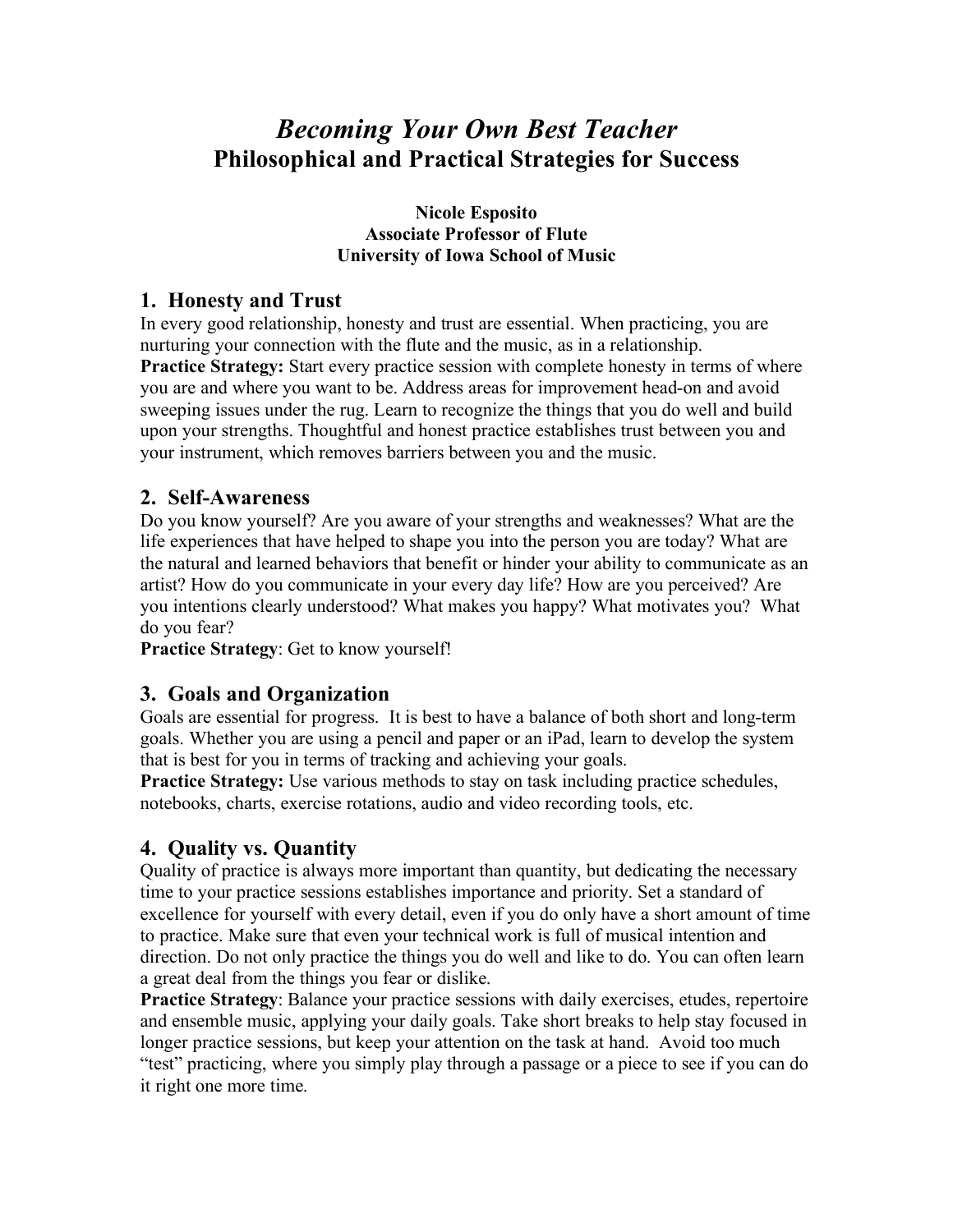# **5. Curiosity**

Question everything! Constantly ask questions about yourself, your skills and the music. Learn to know the "why" behind the "how". Be curious about your own craft. Develop a sense of imagination and adventure!

**Practice Strategy :** Practice time includes both time with and away from the instrument. Learn foreign musical terms, look into the background of a composer, familiarize yourself with special fingerings, extended techniques or baroque performance practice. Learn about others in the profession and investigate things old and new. Immerse yourself in the language of music by listening to great singers, pianists, string players and music from the Renaissance to the 21<sup>st</sup> century. Go to museums or read great literature. Infuse your life with inspiration!

### **6. Efficiency**

Most things you need to know to play the flute well, you probably already know, but you may not realize it. Do not reinvent the wheel with every exercise or new piece of music. Use experience, intuition and common sense in your approach to new challenges. While you are on the path to discovery, you will often be surprised that you know more than you think.

**Practice Strategy:** While you are working on technical aspects, ask yourself what you would be doing in a similar situation, without the flute. For example, "How do I stand when I walk?" or "what is my tongue doing when I speak words that begin with  $T$  or  $D$ ?" If your body has spent years developing natural, necessary and efficient habits, avoid working against what is natural with your flute playing.

# **7. Flexibility**

Challenge yourself to be the best you can be at your most basic level. Perfecting what seems to be the simplest of tasks can often be the true challenge. Set the bar high for yourself, but avoid meaningless challenges that are clearly out of your reach. Bad habits may set in. Spend the time working on your most basic skills, so that they will always be available to you regardless of the musical circumstance or challenge.

**Practice Strategy**: Make sure to do things in every practice session that get you out of your comfort zone. Whether it is trying a new fingering, working for a faster tempo, taking less breaths in long phrase, singing a passage, working on endurance by adding extra repeats, practicing with distractions, or in an unfamiliar space, learn to be flexible. Flexibility is essential for being a great musician.

### **8. Understanding**

There can often be a gap between the ideas of "expression" and "musicality". In an attempt to make things interesting we often ignore what the music is already telling us, and our individual expression gets in the way of the music instead of enhancing it. While it is impossible to know for sure exactly what a composer intends we can make a wellinformed estimation. Be expressive, however aim to understand what the music *is* doing, not only what you can do to the music.